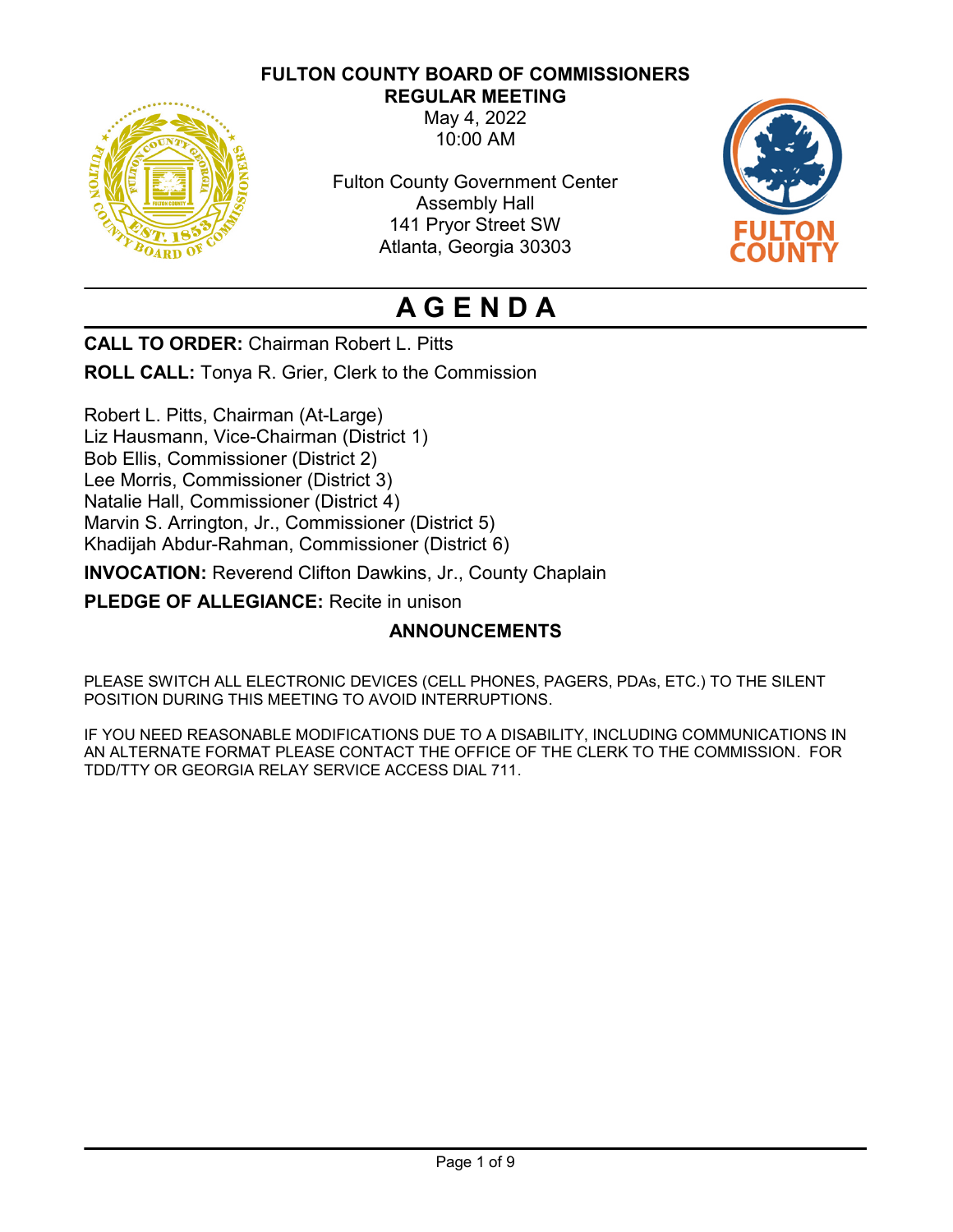## **CONSENT AGENDA**

#### **[22-0303](http://fulton.legistar.com/gateway.aspx?m=l&id=/matter.aspx?key=10768) Board of Commissioners**

Adoption of the Consent Agenda - All matters listed on the Consent Agenda are considered routine by the County Commission and will be enacted by one motion. No separate discussion will take place on these items. If discussion of any Consent Agenda item is desired, the item will be moved to the Regular Meeting Agenda for separate consideration.

#### **[22-0304](http://fulton.legistar.com/gateway.aspx?m=l&id=/matter.aspx?key=10769) Board of Commissioners**

Proclamations for Spreading on the Minutes.

Proclamation recognizing "Dr. Thomas W. Cole, Jr. Remembrance Day." **(Arrington)** April 25, 2022

Proclamation recognizing "Darrell D. Anderson Appreciation Day." **(Pitts)** April 26, 2022

Proclamation recognizing "Archie Eversole Remembrance Day." **(Abdur-Rahman)** April 30, 2022

Proclamation recognizing "Bishop Dr. William Harris Remembrance Day." **(Arrington)** April 30, 2022

Proclamation recognizing "Eagle Scout Ethan Cheang Loy Appreciation Day." **(Hausmann)** April 30, 2022

Proclamation recognizing "Eagle Scout Evan Yicheng Le Appreciation Day." **(Hausmann)** April 30, 2022

Proclamation recognizing "Eagle Scout Raul Sankhe Appreciation Day." **(Hausmann)** April 30, 2022

Proclamation recognizing "National Therapy Animal Appreciation Day." **(Pitts)** April 30, 2022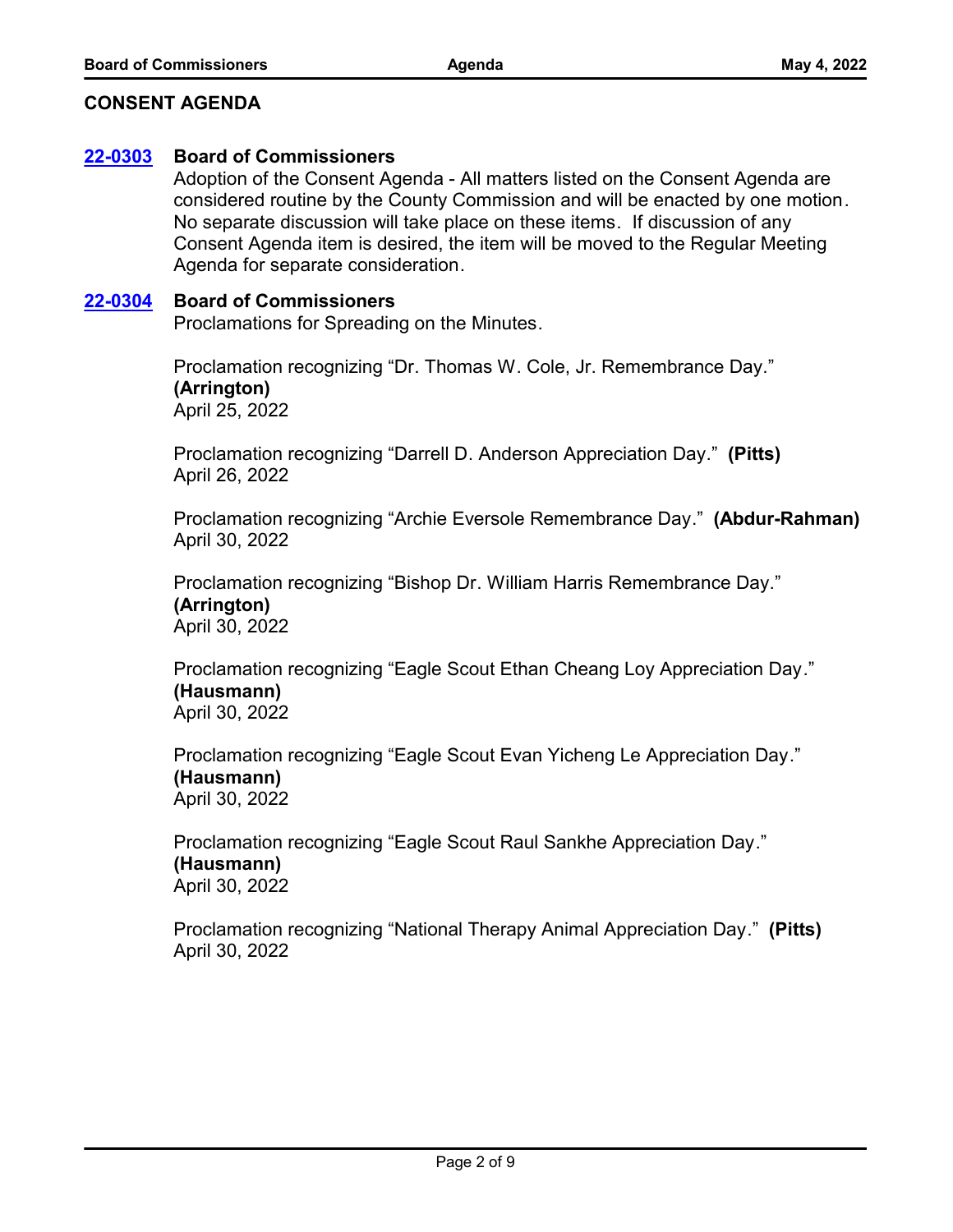# **Open & Responsible Government**

#### **[22-0305](http://fulton.legistar.com/gateway.aspx?m=l&id=/matter.aspx?key=10707) Real Estate and Asset Management**

Request approval of a Water Vault Easement Dedication of 345 square feet to Fulton County, a political subdivision of the State of Georgia, from Worthing Northwinds, LLC, for the purpose of constructing the Northwinds Summit Project at 0 Haynes Bridge Road, Alpharetta, Georgia 30009

#### **Health and Human Services**

## **[22-0306](http://fulton.legistar.com/gateway.aspx?m=l&id=/matter.aspx?key=10410) Department for HIV Elimination**

The Department for HIV Elimination requests approval of Ryan White HIV/AIDS Program HIV Emergency Relief Project Grants pursuant to Health Resources and Services Administration grant H89HA00007 to be provided in Fiscal Year 2022 for a total of \$23,427,174.00 in Part A funds and \$2,598,570.00 in Minority AIDS Initiative (MAI) for a total of \$26,025,744.00 subject to Federal funding; in Fiscal Year 2023 Funds for a total of \$25,852,174.00 in Part A funds and \$2,723,570.00 in MAI funds for a total of \$28,575,744.00 subject to Federal funding; and, in FY2024 for a total of \$26,652,174.00 in Part a funding and \$2,773,570.00 in MAI funding for a total of \$29,425,744.00 subject to Federal funding. Contracts are 100% grant funded with no Fulton County match. Request authorization for the Chairman to execute contracts with selected subrecipients. To protect the interest of the County, the County Attorney is authorized to approve the contracts as to form and substance and make any necessary modifications thereto prior to execution by the Chair.

## **Infrastructure and Economic Development**

## **[22-0307](http://fulton.legistar.com/gateway.aspx?m=l&id=/matter.aspx?key=10714) Real Estate and Asset Management**

Request approval of an Indemnification, Maintenance, and Land Use Agreement for Private Improvement (Indemnification Agreement) between Fulton County, a political subdivision of the State of Georgia and Worthing Northwinds, LLC for the purpose of granting conditional approval to allow storm drainage within the County's existing water vault easement at 0 Haynes Bridge Road, Alpharetta, Georgia 30009.

## **[22-0308](http://fulton.legistar.com/gateway.aspx?m=l&id=/matter.aspx?key=10715) Real Estate and Asset Management**

Request approval of a Water Vault Easement Dedication of 174 square feet to Fulton County, a political subdivision of the State of Georgia, from Ivy Real Estate Holdings, LLC, for the purpose of constructing the Ivy Kids Early Learning Center at 9970 Medlock Bridge Road, Johns Creek, Georgia 30097.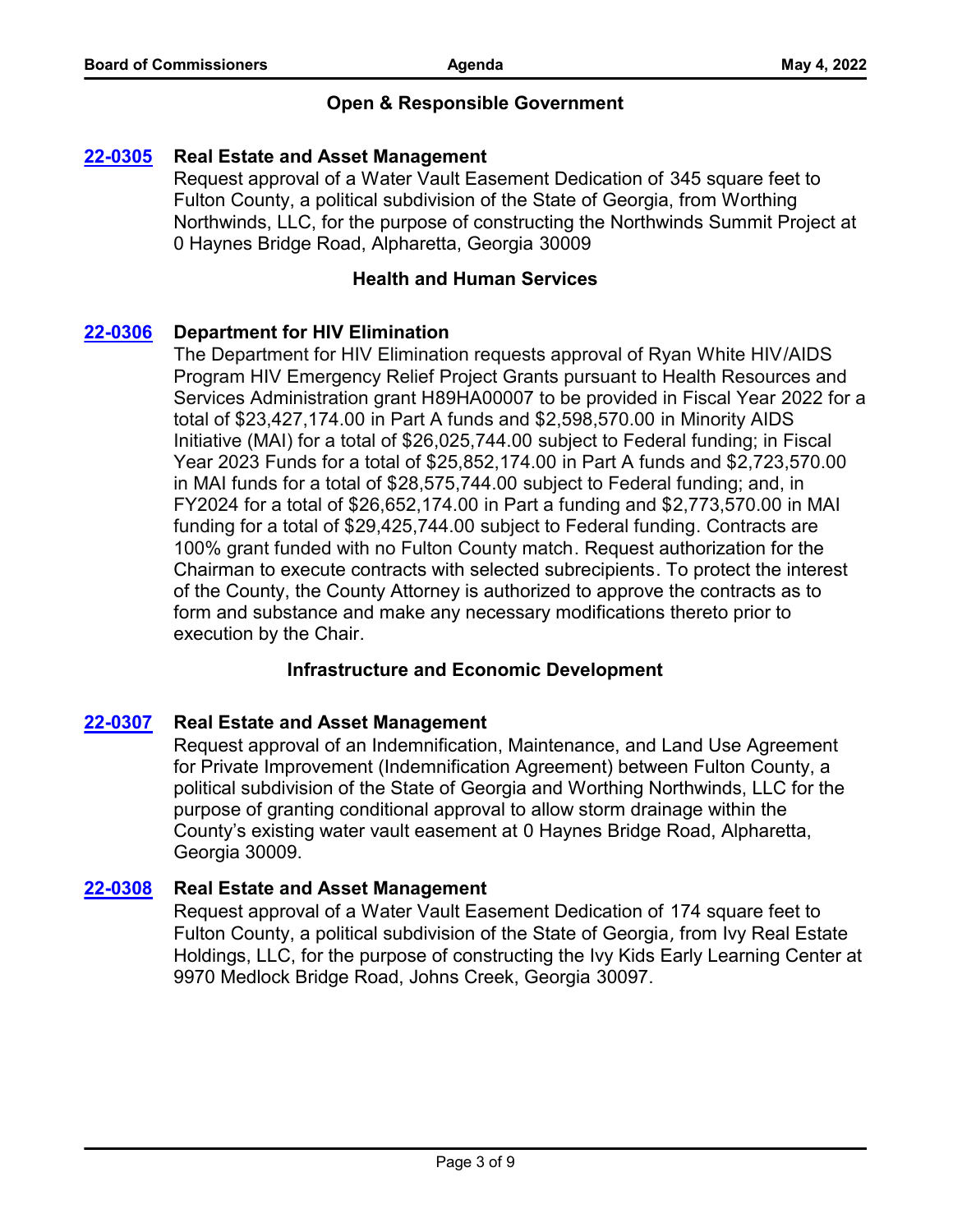#### **[22-0309](http://fulton.legistar.com/gateway.aspx?m=l&id=/matter.aspx?key=10780) Select Fulton**

Request approval for use of Westside Tax Allocation District (TAD) Funds - 201 Joseph E. Lowery Blvd, SAC Welch Holdings, LLC redevelopment services in the amount of \$660,000.00 for commercial redevelopment. Effective upon BOC approval.

## **REGULAR MEETING AGENDA**

#### **[22-0310](http://fulton.legistar.com/gateway.aspx?m=l&id=/matter.aspx?key=10770) Board of Commissioners**

Adoption of the Regular Meeting Agenda.

#### **[22-0311](http://fulton.legistar.com/gateway.aspx?m=l&id=/matter.aspx?key=10771) Clerk to the Commission**

Ratification of Minutes.

Regular Meeting Minutes, April 13, 2022 Regular Meeting Post Agenda Minutes, April 20, 2022

#### **[22-0312](http://fulton.legistar.com/gateway.aspx?m=l&id=/matter.aspx?key=10772) Board of Commissioners**

Presentation of Proclamations and Certificates.

Proclamation recognizing "Mayor Khalid Kamau Appreciation Day." **(Abdur-Rahman)**

Proclamation recognizing "Small Business Week." **(Pitts/Hausmann/Arrington)**

Proclamation recognizing "Drinking Water Week." **(Hausmann)**

Proclamation recognizing " Inman Park Neighborhood Association Appreciation Day." **(Hall)**

Proclamation recognizing "Mental Health Month." **(Hall)**

Proclamation to recognizing "Morris Brown College Appreciation Day." **(Hall)**

Proclamation to recognizing "Older Americans Month." **(Hall)**

Proclamation recognizing " Slush Restaurant Appreciation Day." **(Hall)**

Proclamation recognizing " Brother Stone Ramsey Appreciation Day." **(Abdur-Rahman)**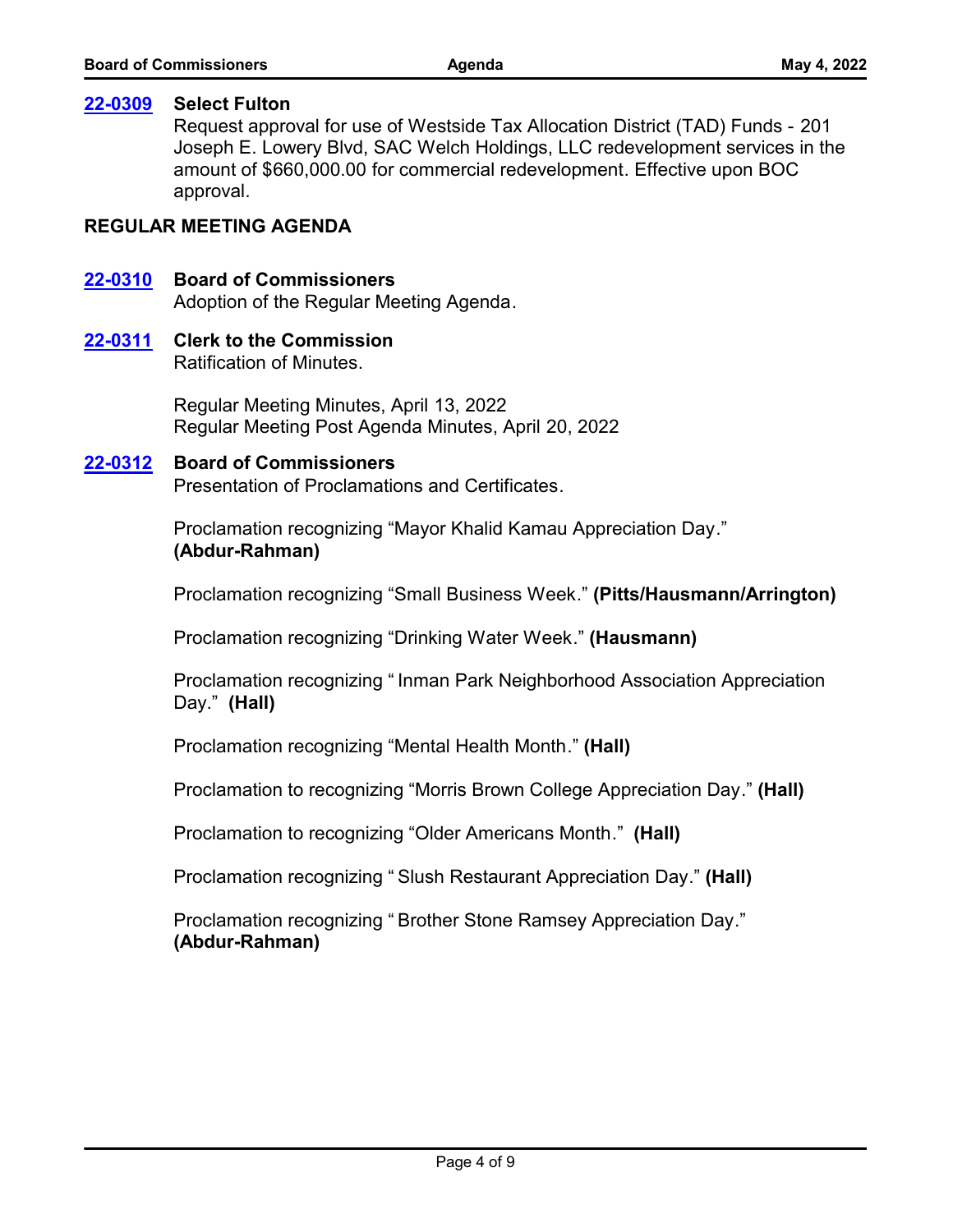## **PUBLIC HEARINGS**

## **[22-0313](http://fulton.legistar.com/gateway.aspx?m=l&id=/matter.aspx?key=10773) Board of Commissioners**

Public Comment - Citizens are allowed to voice County related opinions, concerns, requests, etc. during the Public Comment portion of the Commission meeting. **Speakers will be granted up to two minutes each. Members of the public will not be allowed to yield or donate time to other speakers. The Public Comment portion of the meeting will not exceed 30 minutes at the Regular Meeting, nor will this portion exceed thirty minutes at the Recess Meeting**. In the event the 30 minute time limit is reached prior to public comments being completed, public comment will be suspended and the business portion of the BOC meeting will commence. Public comment will resume at the end of the meeting. Similarly, written comments (that were timely submitted) not previously read, may be read at the end of the meeting. For more information or to arrange a speaking date, contact the Clerk's Office.

# **PRESENTATIONS TO THE BOARD**

## **[22-0314](http://fulton.legistar.com/gateway.aspx?m=l&id=/matter.aspx?key=10796) Board of Commissioners**

Presentation: Alpharetta Jail Renovation - Authorize the County Attorney to develop an Intergovernmental Agreement with Alpharetta and approve funding in the amount of \$517,000.00. **(Hausmann)**

# **COUNTY MANAGER'S ITEMS**

# **Open & Responsible Government**

#### **[22-0315](http://fulton.legistar.com/gateway.aspx?m=l&id=/matter.aspx?key=10738) County Manager**

Presentation of COVID-19 Operational Response Update.

## **[22-0316](http://fulton.legistar.com/gateway.aspx?m=l&id=/matter.aspx?key=10787) Purchasing and Contract Compliance**

Request ratification of emergency procurement - County Manager, Countywide Emergency Procurements.

## **[22-0317](http://fulton.legistar.com/gateway.aspx?m=l&id=/matter.aspx?key=10455) Finance**

Presentation, review and approval of May 4, 2022 Budget Soundings

## **[22-0318](http://fulton.legistar.com/gateway.aspx?m=l&id=/matter.aspx?key=10516) Registration & Elections**

Request approval of a statewide contract - Department of Registration and Elections, #47800-SOS0000037, Master Solution Purchase and Services Agreement in the amount of \$99,500.00 with KNOWiNK, LLC (St. Louis, MO) to provide poll pad technicians for the May 2022 General Primary and June 2022 Runoff Elections. Effective upon BOC approval.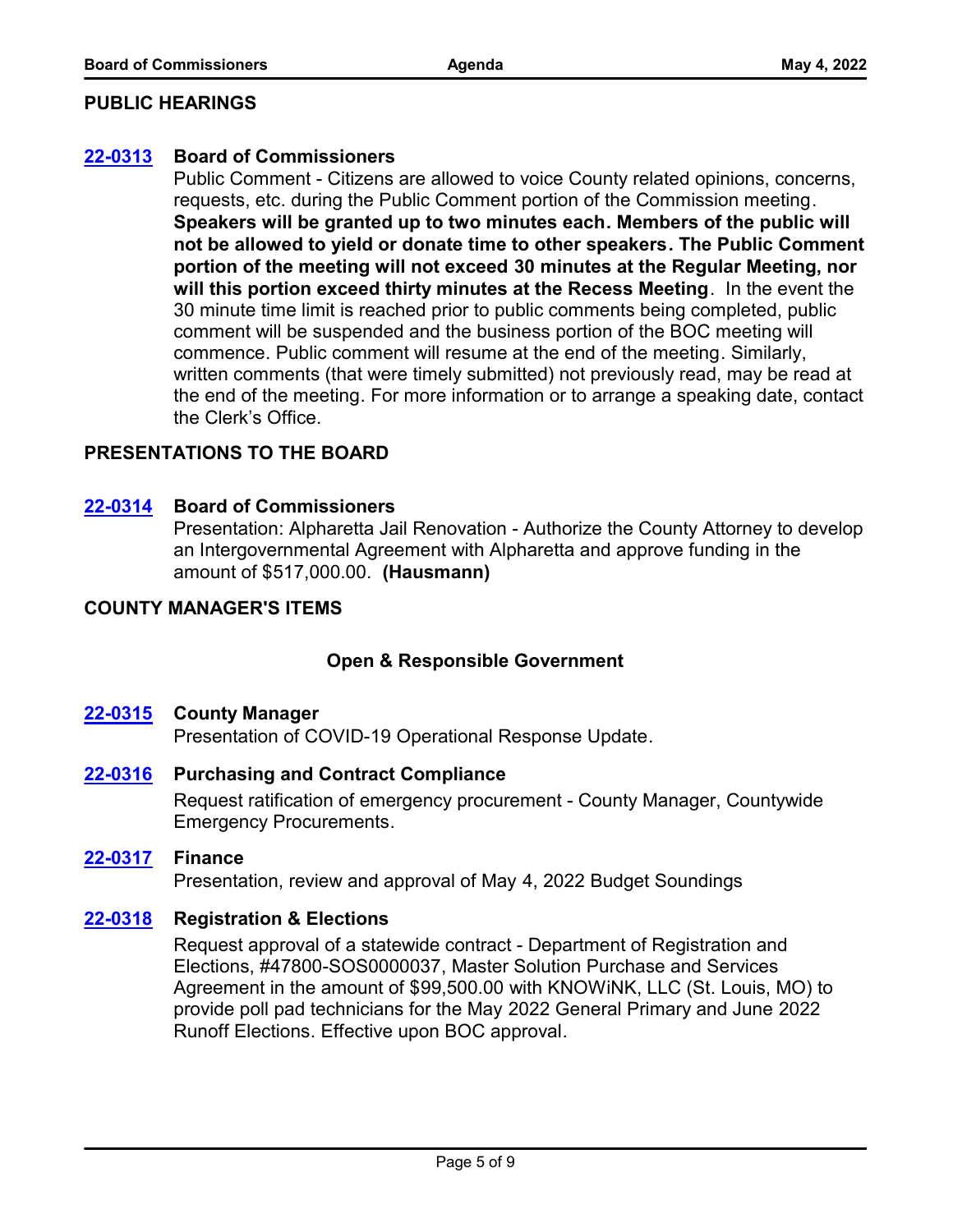#### **[22-0319](http://fulton.legistar.com/gateway.aspx?m=l&id=/matter.aspx?key=10732) Registration & Elections**

Request approval of an Intergovernmental Agreement to conduct Special Elections for the cities of Atlanta, East Point, College Park, and Hapeville on May 24, 2022.

#### **[22-0320](http://fulton.legistar.com/gateway.aspx?m=l&id=/matter.aspx?key=10644) Finance**

Request approval of a recommended proposal - Finance Department, 21RFP10251C-MH, Life and Disability Broker Services in the amount of \$95,000.00 with Benalytics Consulting Group, LLC (Marietta, GA) to provide life and disability broker services effective upon BOC approval through December 31, 2022 with two renewal options.

## **[22-0321](http://fulton.legistar.com/gateway.aspx?m=l&id=/matter.aspx?key=10666) Real Estate and Asset Management**

Request approval to amend the existing contract - Department of Real Estate and Asset Management, 17RFP107111K-EC, Project Management Team Services in an amount not to exceed \$584,310.00 with The Joint Venture of Heery International, Inc. and McAfee3 Architects (Heery/McAfee3 - a joint venture) to provide project management services during the design and construction phases of the new Animal Services Facility. Effective upon issuance of the Notice to Proceed.

## **Health and Human Services**

## **[22-0322](http://fulton.legistar.com/gateway.aspx?m=l&id=/matter.aspx?key=10637) Senior Services**

Request approval of an amendment to a Memorandum of Understanding - Department of Senior Services between Fulton County and Quality Living Services, Inc., for the provision of financial support in the amount of \$100,000.00 to support senior services provided within the County owned facility located at 4001 Danforth Street, Atlanta, GA by Quality Living Services, Inc., as the Lessee of the building. Effective Upon Approval.

#### **[22-0323](http://fulton.legistar.com/gateway.aspx?m=l&id=/matter.aspx?key=10683) Behavioral Health and Development Disabilities**

Request approval of a Memorandum of Understanding (MOU) between Fulton County, on behalf of the Fulton County Department of Behavioral Health and Developmental Disabilities (BHDD) and the Atlanta/Fulton County Policing Alternatives and Diversion Initiative, Inc. (PAD), to resume financial support for delivery of pre-arrest diversion services in the amount of \$400,000.00 for the period January 1, 2022 to December 31, 2022. The County Attorney is authorized to approve the MOU as to form and to make modifications thereto prior to execution.

#### **[22-0324](http://fulton.legistar.com/gateway.aspx?m=l&id=/matter.aspx?key=10710) Public Works**

Request approval of a Contract Item Agreement (CIA) between Fulton County, Georgia and the Georgia Department of Transportation (GDOT) for the Widening, Milling and Resurfacing Project (PI-0016443) of Birmingham Hwy (SR372) at Birmingham Road and Hickory Flat Road Improvements in North Fulton. The project involves an adjustment of existing water valves, installing/relocating fire hydrants and the installation of insertion valves with appurtenances within Fulton County, at an estimated cost to the County of \$57,500.00.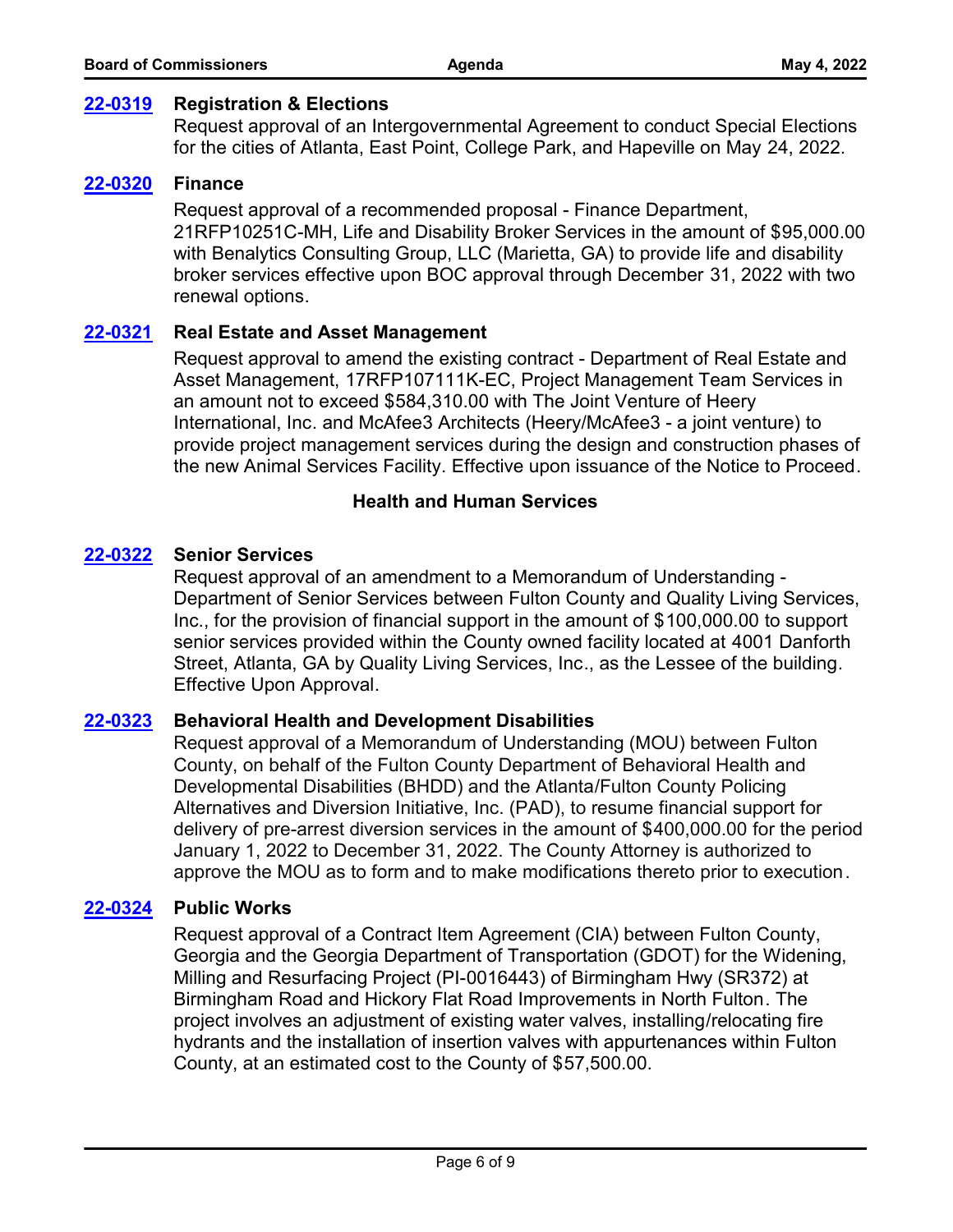# **Justice and Safety**

# **[22-0325](http://fulton.legistar.com/gateway.aspx?m=l&id=/matter.aspx?key=10705) Sheriff**

Request approval for continued funding of an Intergovernmental agreement between the Cobb County Sheriff's Office represented by Sheriff Craig Owens in his Official Capacity and the Fulton County Sheriff's Office represented by Sheriff Patrick Labat in his Official Capacity for the housing of up to five hundred (500) Fulton County inmates at the Cobb County Jail located at 1825 County Services Parkway Marietta, Georgia. Inmates will continued to be housed at a rate of \$80.00 per inmate in an amount not to exceed \$7,360,000.00 to be paid to the Cobb County Sheriff's Office. This request does not include any new funding, but is for the continued use of funding already allocated and will include any other agency the Sheriff will enter into agreement with to alleviate overcrowding at the Fulton County Jail.

# **COMMISSIONERS' ACTION ITEMS**

# **[22-0208](http://fulton.legistar.com/gateway.aspx?m=l&id=/matter.aspx?key=10699) Board of Commissioners**

DEVELOPMENT AUTHORITY OF FULTON COUNTY **(HELD ON 4/13/22) (MOTION TO APPROVE FAILED ON 4/20/22)**

Term = 4 Years

Term below expires: 5/31/2025 Jo Anna Potts **(Abdur-Rahman) (Resigned)**

**Commissioner Abdur-Rahman nominated Rodney Littles to replace Jo Anna Potts for a District appointment to an unexpired term ending May 31, 2025.**

# **[22-0326](http://fulton.legistar.com/gateway.aspx?m=l&id=/matter.aspx?key=10792) Board of Commissioners**

Request approval of a Resolution approving a lease agreement between Fulton County, Georgia and the City of South Fulton, Georgia for use of the Wolf Creek Amphitheater; authorizing the Chairman or County Manager to execute a lease and related documents; authorizing the County Attorney to approve the lease and related documents as to form prior to execution; and for other purposes. **(Pitts)**

## **[22-0327](http://fulton.legistar.com/gateway.aspx?m=l&id=/matter.aspx?key=10788) Board of Commissioners**

Request approval of an Ordinance to amend Chapter 101 (General Provisions and County Governing Authority), Article II (County Governing Authority), Division 1 (Generally) of the Fulton County Code of Ordinances Relating to Budgetary Controls for Members of the Board of Commissioners to create a new Fulton County Code Subsection 101-38(f) on uses of Commissioners' Budgets; and for other purposes. **(Ellis)**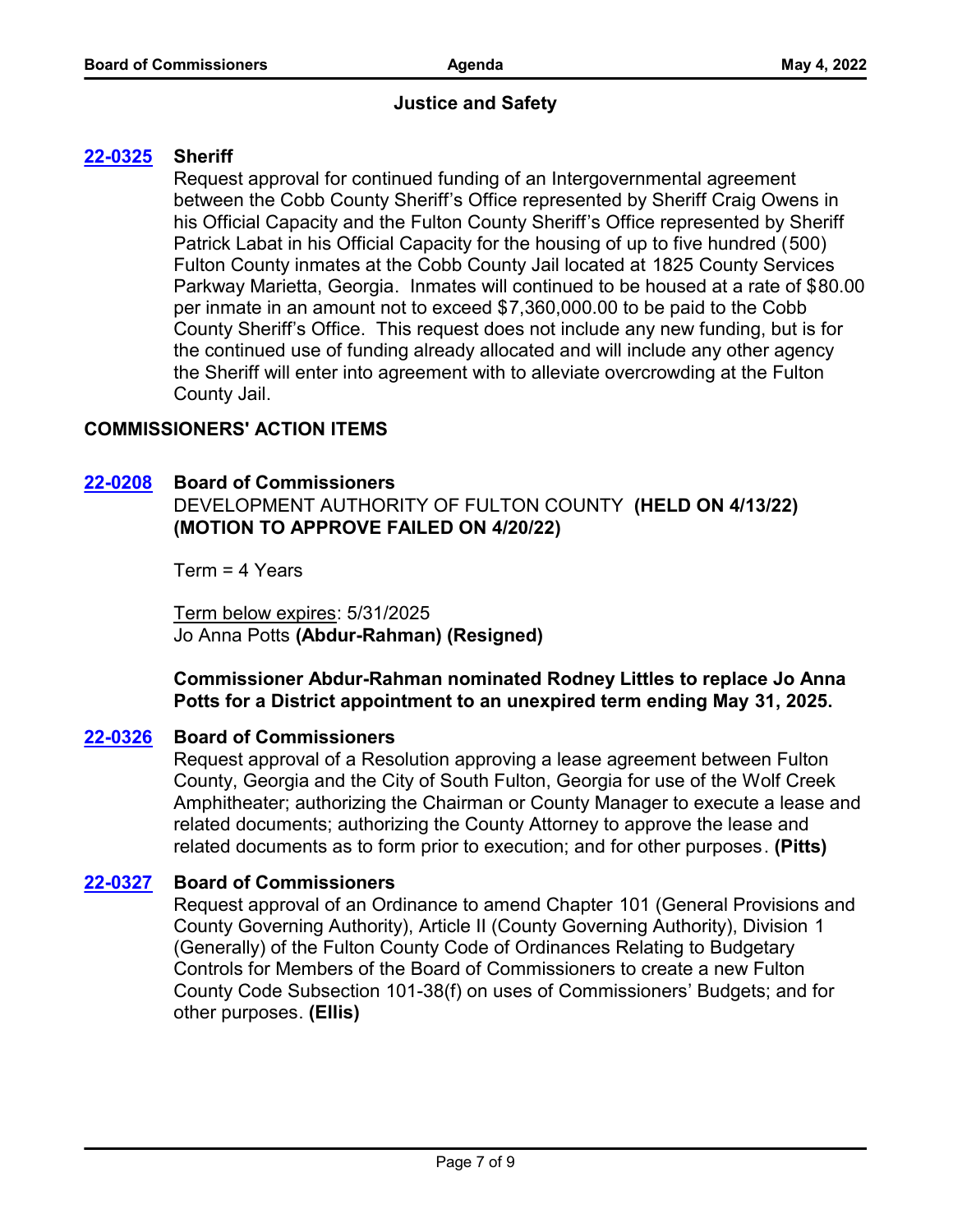#### **[22-0328](http://fulton.legistar.com/gateway.aspx?m=l&id=/matter.aspx?key=10775) Board of Commissioners**

Request approval of a Resolution creating and establishing The Fulton County Summer Teen Job Training Program for the purpose of providing Fulton County teens with professional skills and hands-on work experience and for other purposes. **(Arrington)**

## **[22-0329](http://fulton.legistar.com/gateway.aspx?m=l&id=/matter.aspx?key=10793) Board of Commissioners**

Request approval of an Ordinance to amend Chapter 101 (General Provisions and County Governing Authority) Article II (County Governing Authority), Division 2 (Rules of Order and Procedure), Section 101 68 (Decorum) of the Fulton County Code of Ordinances to make defamation of other Commissioners expressly prohibited and to provide penalties for any violation; and for other purposes. **(Arrington)**

## **[22-0330](http://fulton.legistar.com/gateway.aspx?m=l&id=/matter.aspx?key=10794) Board of Commissioners**

Request approval of a Resolution to amend the Procedural Rules of the Fulton County Board of Commissioners to authorize the Clerk to the Board of Commissioners to remove items from the Agenda that have been determined by the Board to be reserved for Executive Session; and for other purposes. **(Arrington)**

#### **[22-0331](http://fulton.legistar.com/gateway.aspx?m=l&id=/matter.aspx?key=10795) Board of Commissioners**

Request approval of an Ordinance to amend Chapter 101 (General Provisions and County Governing Authority), Article II (County Governing Authority), Division 2 (Rules of Order and Procedure) of the Fulton County Code of Ordinances to modify Code Section 101-66(b)(3) to prioritize Public Comments to Fulton County Residents; and for other purposes. **(Arrington)**

## **Commissioners' Full Board Appointments**

# **HOSPITAL AUTHORITY OF FULTON COUNTY (NORTHSIDE) [22-0332](http://fulton.legistar.com/gateway.aspx?m=l&id=/matter.aspx?key=10789) Board of Commissioners**

Term = 4 Years

Terms below expired 4/1/2022 Barbara Pare' **(BOC 7)** Dr. K. Douglas Smith **(BOC 8)** Dr. Stephen J. Wells. **(BOC 9)**

**The Board of Trustees of the Hospital Authority of Fulton County (Northside) re-elected Barbara Pare' (Position #7), elected Steven G. Moss, M.D. (Position #8) and re-elected Stephen J. Wells, M.D. (Position #9) for terms ending April 1, 2026, in accordance with a slate of names submitted by the Board of Commissioners at its April 13, 2022, Regular Meeting.**